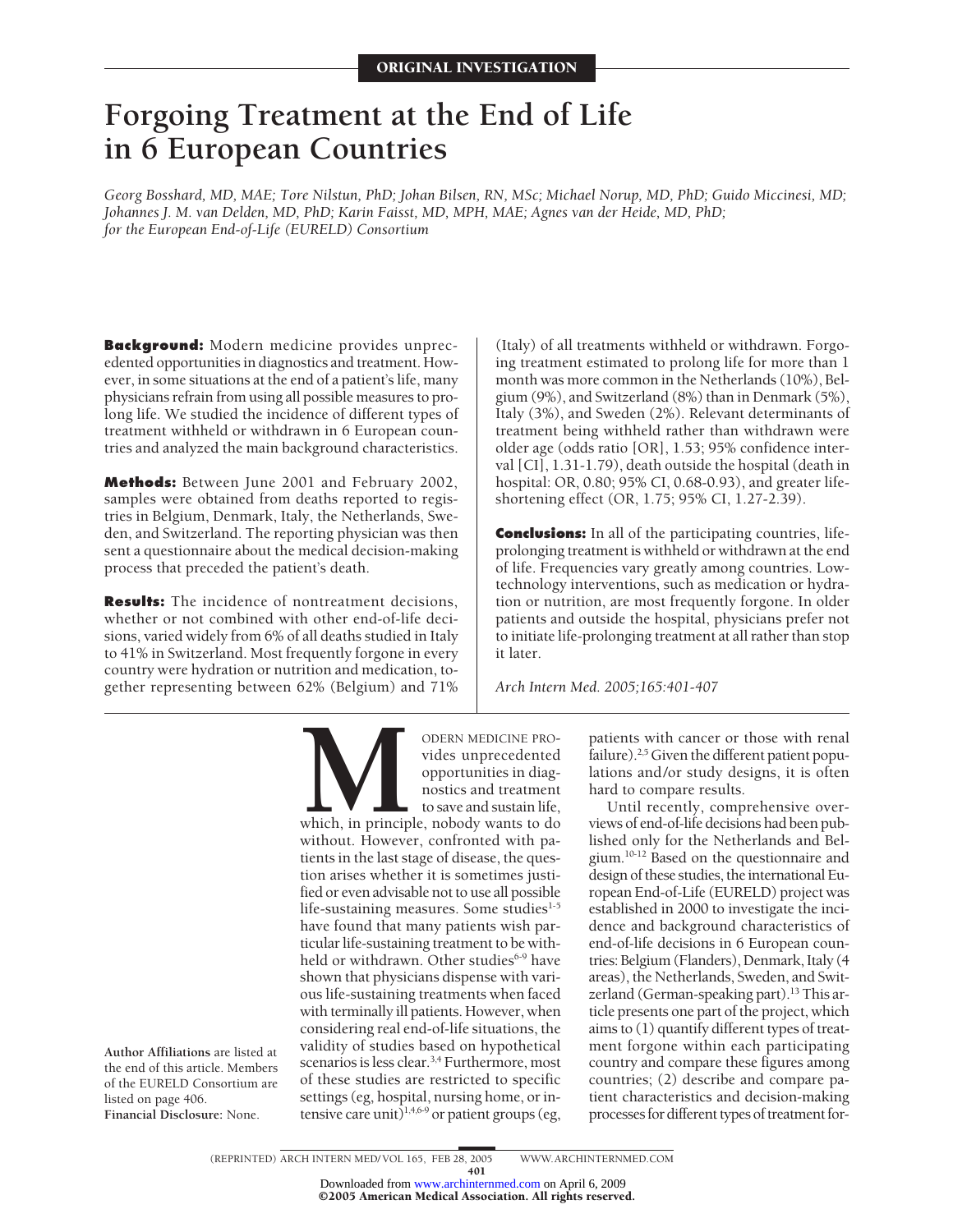#### **Table 1. Nontreatment Decisions and Treatments Forgone in 6 European Countries\***

| Variable                                        | <b>Belaium</b> | <b>Denmark</b> | <b>Italy</b> | <b>The Netherlands</b> | Sweden      | <b>Switzerland</b> | <b>All 6 Countries</b> |
|-------------------------------------------------|----------------|----------------|--------------|------------------------|-------------|--------------------|------------------------|
| Annual No. of deathst                           | 55793          | 57044          | 22 3 68      | 140377                 | 93755       | 44 0 36            | <b>NA</b>              |
| Response, %                                     | 59             | 62             | 44           | 75                     | 61          | 67                 | <b>NA</b>              |
| Total No. of deaths studied‡                    | 2950           | 2939           | 2604         | 5384                   | 3248        | 3355               | 20480                  |
| Nontreatment decisions, No. §                   | 885            | 732            | 201          | 1794                   | 783         | 1362               | 5757                   |
| Incidence of nontreatment decisions, % (95% CI) | $27(25-28)$    | $23(22-25)$    | $6(5-7)$     | $30(29-32)$            | $22(21-23)$ | 41 (40-42)         | <b>NA</b>              |
| Treatments forgone, No.¶                        | 1517           | 1111           | 233          | 3131                   | 1094        | 2321               | 9407                   |
| Treatments withheld, No. (%)                    | 894 (59)       | 493 (46)       | 126 (54)     | 1829 (57)              | 731 (66)    | 1539 (66)          | 5612 (60)              |
| Treatments withdrawn, No. (%)                   | 623 (41)       | 618 (54)       | 107 (46)     | 1302 (43)              | 363 (34)    | 782 (34)           | 3795 (40)              |

Abbreviations: CI, confidence interval; NA, not applicable.

\*Belgium includes the Flanders region; Italy, the areas of Emilia-Romagna, Trento, Tuscany, and Veneto; and Switzerland, the German-speaking part.

†Belgium, the Netherlands, Sweden, and Switzerland, data from the year 2001; Denmark, data from 2000; and Italy, data from 1999.

‡Deaths of infants younger than 1 year (for Italy, all deaths of children 18 years) were excluded from the sample.

§All cases in which at least 1 treatment was forgone, taking into account or explicitly intending to hasten the patient's death, whether or not combined with other end-of-life decisions.

Percentages are weighted for stratification (except Swiss data, which were not stratified) and nonresponse.

¶"Forgone" indicates withheld plus withdrawn. More than 1 treatment forgone could be mentioned for each death.

gone; and (3) describe specific characteristics of withholding and withdrawing treatment.

### METHODS

# **DATA COLLECTION**

Between June 2001 and February 2002, random samples of death certificates were obtained from central registries in each participating country or region. Deaths of infants younger than 1 year were excluded (deaths of children <18 years had to be excluded for Italy). All deaths reported during the sampling period were stratified for the likelihood that an end-of-life decision had preceded death. The sampling fractions were higher for strata in which the cause of death made an end-of-life decision more likely (eg, cancer as opposed to a car crash). This procedure enhances the proportion of end-of-life decisions among the studied cases and gives smaller confidence intervals (CIs) around estimates; it has been described in detail elsewhere.<sup>13</sup> Stratification of Swiss data was not possible because of the delay in registering cause of death.

The highest priority when collecting data was to ensure anonymity for the responding physicians. A clearing house (usually a notary's office) was interposed in each participating country. No envelope that contained a returned questionnaire reached the researchers before all identifying information had been removed from the data set using a separate code system.

## **QUESTIONNAIRE**

A 4-page questionnaire was sent to the attending physician for each death included in the sample. If death was not sudden and unexpected, the physician was asked whether he or she had made any decision that might have hastened death (or not prolonged the patient's life). A case was counted as a nontreatment decision if the physician answered "yes" to either part of the following question: "Did you (1) withhold or (2) withdraw medical treatment while taking into account the possibility or certainty that this would hasten the patient's death?" The physician was then asked to specify the type of treatment forgone, detail the decision-making process, and estimate life shortening that resulted from the most important end-of-life decision. A nontreatment decision was deemed the most important end-of-life decision if it was the only such decision or the only one with the explicit intention of hastening death.

# **DATA ANALYSIS**

The results were weighted for stratification and response by sex, age, and place and cause of death to make them as representative as possible of all deaths in each country during the period studied. Weighting was not possible for place and cause of death in Switzerland or for cause of death in Denmark. The country-specific data sets were combined into a common database. To calculate estimates for all countries together, an additional country-specific weighting factor (the inverse of the weighted number of deaths studied in each country) was applied. Possible determinants for a treatment being withheld or withdrawn were analyzed by multiple logistic regression. We used SPSS statistical software, version 10 (SPSS Inc, Chicago, Ill), and StatXact statistical software, version 6 (Cytel Software Corp, Cambridge, Mass), for statistical analyses.

#### **RESULTS**

Questionnaire response rates were as follows: Belgium, 59%; Denmark, 62%; Italy, 44%; the Netherlands, 75%; Sweden, 61%; and Switzerland, 67%; with 20480 deaths being studied in total (**Table 1**). There were marked differences in the incidence of nontreatment decisions: 41% of all deaths in Switzerland, 30% in the Netherlands, 27% in Belgium, 23% in Denmark, 22% in Sweden, and 6% in Italy were preceded by a nontreatment decision (totalof 5757 cases studied) whether or not combined with other end-of-life decisions. In all 6 countries, half to two thirds of these percentages were also the most important end-of-life decisions.<sup>13</sup>

Multiple treatments forgone were often reported for a single nontreatment decision, resulting in a total of 9407 treatments forgone. The ratio of treatments withheld to treatments withdrawn showed minor differences between countries. Except in Denmark, more treatments were not started at all than were stopped later. Overall, the ratio of treatments withheld to treatments withdrawn was 60% to 40%.

Medication was the most frequent life-sustaining treatment forgone in all countries except Italy, ranging from 33% for Italy to 54% for Denmark; the mean for all coun-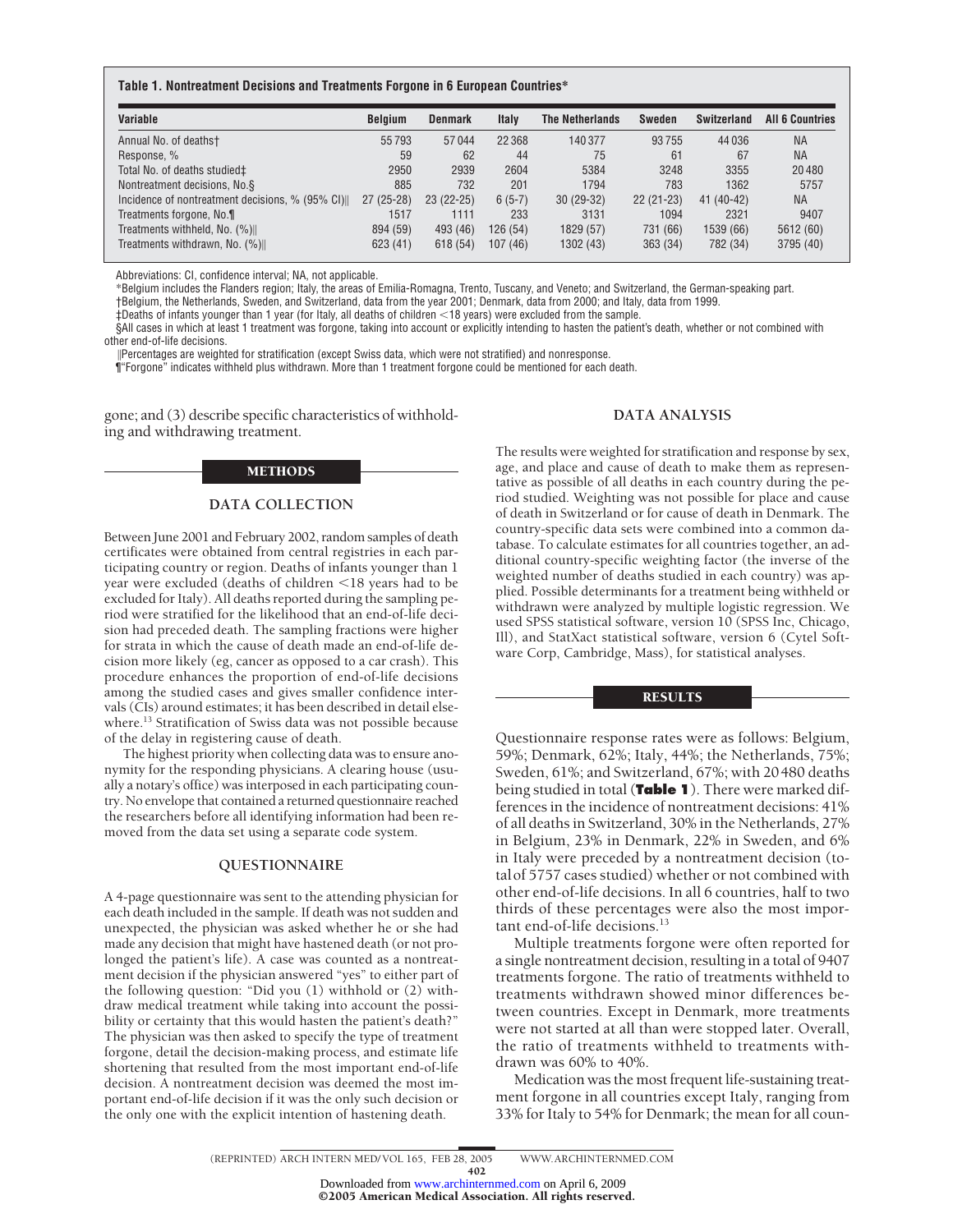| <b>Treatment Type</b>  | <b>Belaium</b><br>$(n = 1517)$ | <b>Denmark</b><br>$(n = 1111)$ | <b>Italy</b><br>$(n = 233)$ | <b>The Netherlands</b><br>$(n = 3131)$ | Sweden<br>$(n = 1094)$ | <b>Switzerland</b><br>$(n = 2321)$ | <b>All 6 Countries</b><br>$(n = 9407)$ |
|------------------------|--------------------------------|--------------------------------|-----------------------------|----------------------------------------|------------------------|------------------------------------|----------------------------------------|
| Medication             | $42(16+26)$                    | $54(11+43)$                    | $33(14+19)$                 | $38(13+25)$                            | $37(20+18)$            | $48(23 + 24)$                      | $44(17+26)$                            |
| Hydration or nutrition | $20(14+6)$                     | $14(9+5)$                      | $38(22+16)$                 | $25(18+7)$                             | $30(22+8)$             | $18(15+3)$                         | $22(16+6)$                             |
| Respiration            | $9(7+2)$                       | $6(4+1)$                       | $3(2 + 0.8)$                | $7(3 + 4)$                             | $7(5+2)$               | $4(3 + 1)$                         | $6(4+2)$                               |
| Oncotherapy            | $10(6+3)$                      | $2(1 + 0.7)$                   | $5(2+3)$                    | $4(2+1)$                               | $4(3+1)$               | $7(5+3)$                           | $6(4+2)$                               |
| Surgery                | $6(5+0.4)$                     | $5(4+0.2)$                     | $2(2+0.0)$                  | $4(4+0.1)$                             | $7(6+0.9)$             | $7(6+0.4)$                         | $6(5 + 0.4)$                           |
| <b>Dialysis</b>        | $3(2 + 1)$                     | $2(1 + 0.8)$                   | $3(0.8 + 2)$                | $2(1 + 1)$                             | $4(3 + 1)$             | $2(2+0.5)$                         | $3(2 + 0.9)$                           |
| General                | $11(9+2)$                      | $18(15+3)$                     | $16(11+5)$                  | $19(15+4)$                             | $10(8+2)$              | $14(12+2)$                         | $15(12+3)$                             |

\*"Forgone" indicates withheld plus withdrawn. Data are weighted column percentages rounded to whole numbers. Where the percentage is less than 1, numbers are given to 1 decimal place.

|                                       | <b>Treatment Type</b> |                               |                    |                    |                |                 |         |                         |  |
|---------------------------------------|-----------------------|-------------------------------|--------------------|--------------------|----------------|-----------------|---------|-------------------------|--|
| <b>Characteristic</b>                 | <b>Medication</b>     | <b>Hydration or Nutrition</b> | <b>Respiration</b> | <b>Oncotherapy</b> | Surgery        | <b>Dialysis</b> | General | <b>Total Treatments</b> |  |
| Age range, $y(n = 9370)$ <sup>+</sup> |                       |                               |                    |                    |                |                 |         |                         |  |
| $1 - 64$                              | 12                    | 10                            | 24                 | 30                 | 16             | 19              | 13      | 14                      |  |
| 65-79                                 | 31                    | 29                            | 41                 | 40                 | 31             | 43              | 30      | 32                      |  |
| $\geq 80$                             | 57                    | 61                            | 35                 | 31                 | 53             | 38              | 57      | 54                      |  |
| Sex $(n = 9373)$ ‡                    |                       |                               |                    |                    |                |                 |         |                         |  |
| Male                                  | 42                    | 39                            | 53                 | 53                 | 47             | 49              | 45      | 44                      |  |
| Female                                | 58                    | 61                            | 47                 | 47                 | 53             | 51              | 55      | 56                      |  |
| Place of death ( $n = 9390$ )§        |                       |                               |                    |                    |                |                 |         |                         |  |
| Hospital                              | 43                    | 34                            | 88                 | 51                 | 69             | 83              | 47      | 47                      |  |
| Other                                 | 57                    | 66                            | 12                 | 49                 | 31             | 17              | 53      | 53                      |  |
| Cause of death ( $n = 9406$ )         |                       |                               |                    |                    |                |                 |         |                         |  |
| Malignancy                            | 26                    | 31                            | 16                 | 93                 | 35             | 16              | 28      | 31                      |  |
| Cardiovascular                        | 26                    | 20                            | 28                 | 4                  | 29             | 26              | 25      | 24                      |  |
| Respiratory                           | 13                    |                               | 21                 | 0.3                | $\overline{4}$ | $6\phantom{1}6$ | 9       | 10                      |  |
| Nervous system                        | 14                    | 18                            | 14                 |                    | 9              | 4               | 11      | 13                      |  |
| Other or unknown                      | 21                    | 24                            | 20                 | $\overline{2}$     | 23             | 49              | 27      | 22                      |  |

\*Data are weighted column percentages rounded to whole numbers. Where the percentage is less than 1, numbers are given to 1 decimal place. Row maxima are in bold.

†Information missing for 37 treatments forgone.

‡Information missing for 34 treatments forgone.

§Information missing for 17 treatments forgone.

Information missing for 1 treatment forgone. Cerebrovascular diseases were classified as diseases of the nervous system in Belgium, Denmark, the Netherlands, and Switzerland and as cardiovascular diseases in Italy and Sweden.

tries was 44% (**Table 2**). Forgoing hydration or nutrition was also common (18% in Switzerland to 38% in Italy; 22% on average). Measures less commonly forgone were respiration therapy (6% on average), oncotherapy (6%), surgery (6%), and dialysis (3%). In all, the distribution of treatments forgone was similar everywhere. Medication was forgone relatively often in Denmark, whereas forgoing oncotherapy and hydration or nutrition were uncommon. Among the few cases in Italy, hydration or nutrition was frequently forgone but surgery and medication only rarely. Throughout the study areas, virtually all treatments were more often withheld than withdrawn. Medications were the exception, being withdrawn rather than withheld, except in Sweden.

The distribution of age, sex, and cause and place of death of patients for whom nontreatment decisions were made was similar in all countries.<sup>13</sup> Further analysis according to patient characteristics showed that hydration or nutrition was forgone in older patients (61%) more frequently than average (54%), whereas respiration therapy (35%) or oncotherapy (31%) were comparatively seldom forgone in such patients (**Table 3**). On average, 56% of treatments forgone were in women. The percentage of women was higher in categories with a high proportion of older patients, especially hydration or nutrition (61%) and medication (58%). Forty-seven percent of all treatments forgone were for patients dying in the hospital, mainly respiration therapy, dialysis, and surgery (88%, 83%, and 69%, respectively).

Information on the life-shortening and decisionmaking process was available only if a nontreatment decision was the most important end-of-life decision (**Table 4**). The estimated shortening of life could therefore be attributed only to a single type of treatment in cases in which this was the only treatment forgone. The extent to which life was shortened (or not prolonged)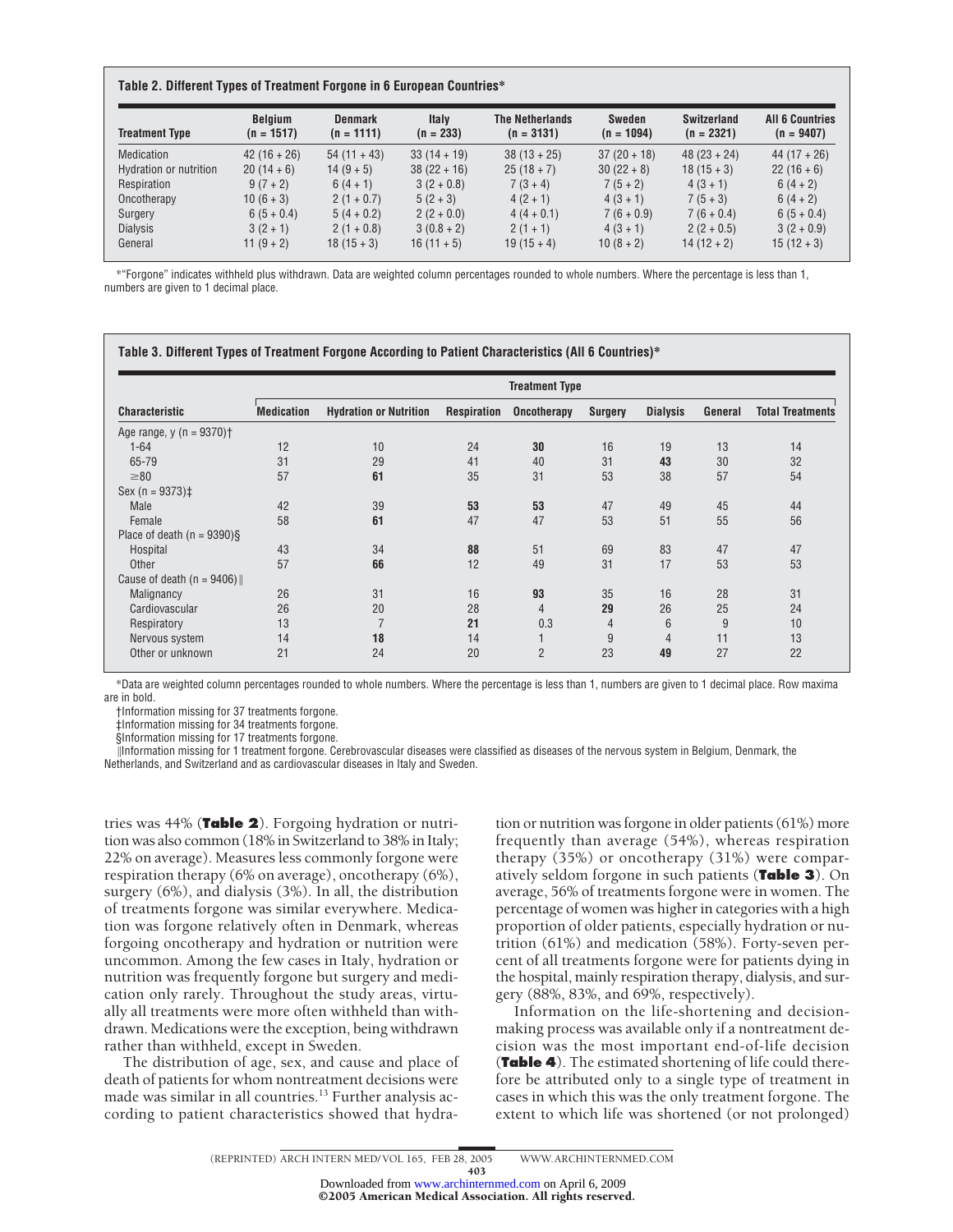**Table 4. Different Types of Treatment Forgone According to Estimated Shortening of Life and Discussion With Patient or Relatives in 6 European Countries\***

| <b>Treatment Type</b>   | <b>Belgium</b> | <b>Denmark</b> | <b>Italy</b>            | <b>The Netherlands</b>                                                | <b>Sweden</b>  | <b>Switzerland</b> | <b>All 6 Countries</b> |
|-------------------------|----------------|----------------|-------------------------|-----------------------------------------------------------------------|----------------|--------------------|------------------------|
|                         |                |                |                         | Shortening of Life Estimated $>1$ Month (n = 1976) <sup>†</sup>       |                |                    |                        |
| Medication              | 5              | 4              |                         |                                                                       |                | 9                  | 6                      |
| Hydration or nutrition  |                | 8              | $\theta$                | 10                                                                    |                |                    | 5                      |
| Respiration             | 8              | $\mathbf{0}$   | $\cdots$                |                                                                       |                |                    |                        |
| Oncotherapy             | 20             | .              | .                       | 10                                                                    | 21             | 12                 | 14                     |
| Surgery                 | 22             | 13             | $\cdot$ $\cdot$ $\cdot$ | 19                                                                    |                | 9                  | 12                     |
| <b>Dialysis</b>         | 18             | .              | .                       | 38                                                                    | 22             | 25                 | 25                     |
| General                 |                |                | 3                       | 11                                                                    | 3              | 9                  | 6                      |
| <b>Total treatments</b> | 9              | 5              | 3                       | 10                                                                    | $\overline{2}$ | 8                  |                        |
|                         |                |                |                         | Treatment Forgone Discussed With Patient or Relatives ( $n = 5661$ )‡ |                |                    |                        |
| <b>Medication</b>       | 85             | 66             | 57                      | 95                                                                    | 67             | 82                 | 80                     |
| Hydration or nutrition  | 85             | 81             | 75                      | 94                                                                    | 70             | 82                 | 83                     |
| Respiration             | 77             | 80             | .                       | 94                                                                    | 79             | 73                 | 81                     |
| Oncotherapy             | 88             | 74             | $\cdots$                | 99                                                                    | 84             | 90                 | 89                     |
| Surgery                 | 91             | 86             | $\cdots$                | 90                                                                    | 66             | 85                 | 84                     |
| <b>Dialysis</b>         | 100            | 91             | .                       | 97                                                                    | 80             | 97                 | 93                     |
| General                 | 82             | 71             | 74                      | 95                                                                    | 54             | 78                 | 79                     |
| <b>Total treatments</b> | 85             | 72             | 68                      | 95                                                                    | 69             | 82                 | 82                     |

\*Data are weighted percentages rounded to whole numbers. Ellipses indicate no separate percentages were calculated owing to the small number of cases (fewer than 10 unweighted cases).

†Information available only for cases in which a nontreatment decision was the most important end-of-life decision. Among these, numbers include cases only in which shortening of life was the result of 1 treatment forgone. Information missing for 128 treatments forgone.

‡Information available only for cases in which a nontreatment decision was the most important end-of-life decision. Information missing for 296 treatments forgone.

as a result of forgoing treatment was found to differ for each type of treatment and also from country to country. Overall, an estimated shortening of life by more than 1 month was rare in the respiration (2%), hydration or nutrition (5%), and medication categories (6%) but comparatively frequent when surgery (12%), oncotherapy  $(14%)$ , and in particular dialysis were forgone (25%). Although these tendencies were similar in all countries, the percentages of forgone treatments estimated to have shortened life by more than 1 month were systematically higher in the Netherlands (10%), Belgium (9%), and Switzerland (8%) than in Denmark (5%), Italy (3%), and Sweden (2%). These figures hold when only a single treatment was forgone. Further analysis showed that the percentage of cases in which life was shortened by more than 1 month (the additive effect of all treatments forgone) decreased with increasing numbers of treatments forgone: 7% for 1 treatment, 5% for 2 treatments, and 4% when 3 treatments were mentioned.

In all countries, treatment forgone was discussed with the patient or relatives in more than 50% of cases. Dialysis was discussed most often (93%), followed by oncotherapy (89%) and surgery (84%). Discussion of such decisions with patients or relatives was found to be systematically more common in the Netherlands (95%), Belgium (85%), and Switzerland (82%) than in Denmark (72%), Sweden (69%), or Italy (68%).

Taking all countries together, approximately half (49%) of the nontreatment decisions were to withhold medical treatment; the remainder included decisions to withdraw and decisions to withhold and withdraw treatment (**Table 5**). The percentage of decisions to withhold was higher in patients 80 years/or older (54%), in those dying outside the hospital (53%), and when the estimated shortening of life exceeded 1 month (62%). Multiple logistic regression analysis revealed that old age (odds ratio [OR], 1.53; 95% CI, 1.31-1.79), death outside the hospital (OR, 0.80; 95% CI, 0.68-0.93 for in the hospital), and greater life-shortening effect (OR, 1.75; 95% CI, 1.27-2.39) contributed independently to the likelihood that a decision would be made to withhold a possible lifesustaining treatment (instead of withdrawing it). No significant association with withholding or withdrawing treatment was found for sex, cause of death, or discussion with the patient or relatives.

## **COMMENT**

The EURELD project is the first study on end-of-life decisions based on large representative samples of deaths from whole populations of different countries or regions across Europe. The data provide a comprehensive overview of the practice of deciding to forgo potentially life-prolonging treatment. Some aspects of this study (types of treatment forgone as well as factors of age, sex, and place and cause of death) have so far been the subject of similar investigations only in the Netherlands.<sup>14,15</sup> Other issues, such as the effect of the decision to shorten life by forgoing different treatments and the relationship between treatments withheld and treatments withdrawn, have never previously been investigated in this way.

Studies of such sensitive areas call for the utmost care. In all countries, after seeking the support of professional medical organizations or other authorities, the study

<sup>(</sup>REPRINTED) ARCH INTERN MED/ VOL 165, FEB 28, 2005 WWW.ARCHINTERNMED.COM 404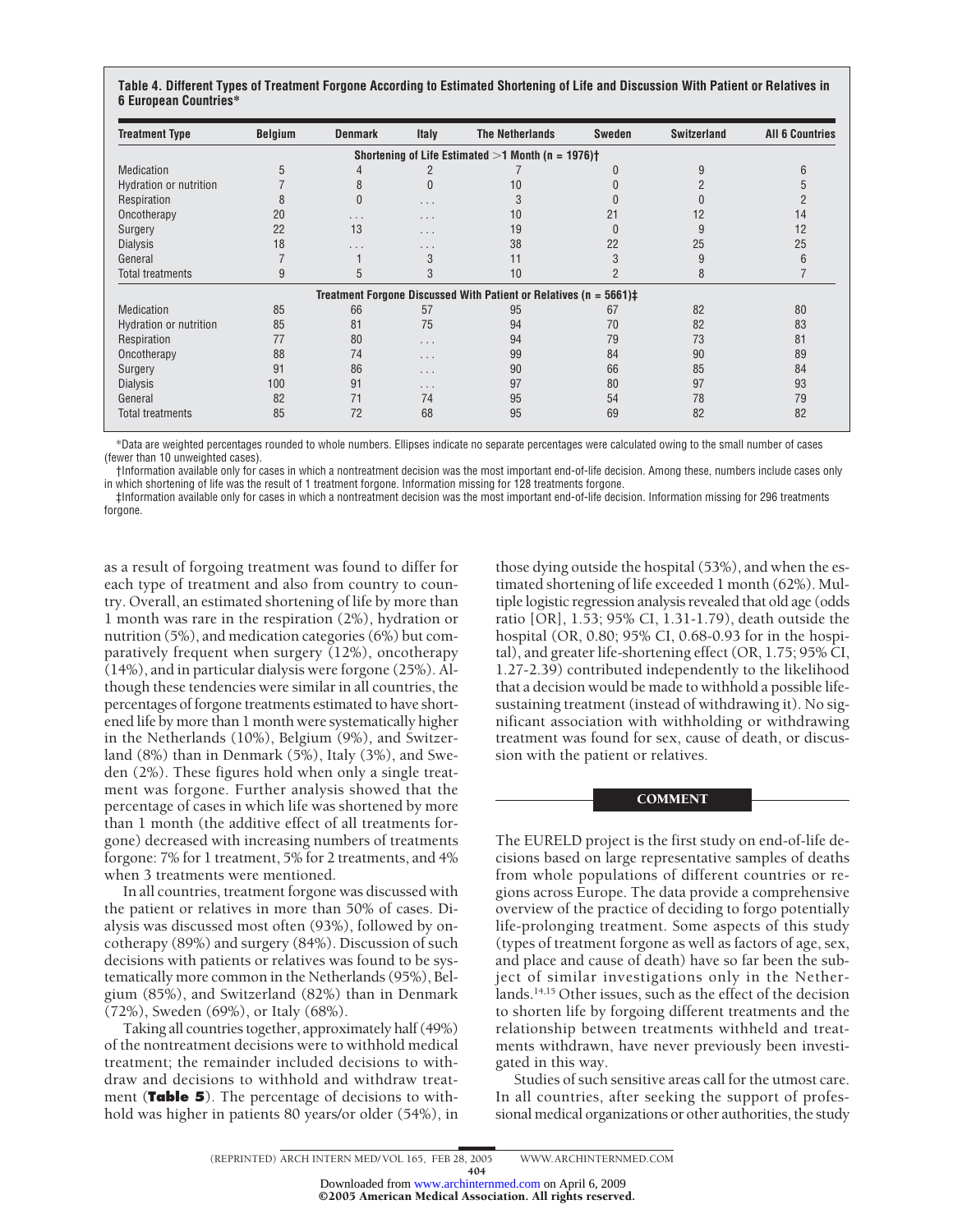was announced in national or regional medical journals. Physicians were informed about the special procedure of interposing a notary's office to guarantee anonymity. All questions were formulated as neutrally as possible, avoiding terms such as *nontreatment decision*, *euthanasia*, or *physician-assisted suicide*. As with all surveys, nonresponse could have biased the results: this holds true especially for Italy, where the response rate was less than 50%. In addition, the possibility cannot be ruled out that some answers were influenced by considerations of social acceptability (which might vary considerably from country to country). This may be reflected in the answers not only to questions on decisions made or not made but also to questions on discussions with patients and relatives and on estimated shortening of life. Finally, different concepts of futility may have affected perceptions of when the nonapplication of a therapeutic option is a nontreatment decision.16

Nontreatment decisions are influenced by both cultural and medical factors. Important cultural differences can be expected to have country-specific effects on end-of-life practices. A recent international study on neonatal end-of-life decision making showed that country is the most important predictor of a physician's attitudes and practices.17 On the other hand, because all regions participating in this study enjoy high medical standards, medical factors can be expected to affect end-of-life decisions similarly in all 6 countries.

Our data show systematic differences among the countries with respect to incidence, decision making, and estimated shortening of life. Swiss and Dutch physicians report distinctly more nontreatment decisions than physicians from the other countries, whereas Italian physicians report markedly fewer. In the Netherlands, Switzerland, and Belgium, forgoing treatment is discussed more often than in Denmark or, to an even greater extent, Sweden and Italy. Finally, estimated shortening of life because of a treatment forgone is clearly higher in the Netherlands, Switzerland, and Belgium than in Denmark, Italy, or Sweden. These findings can be interpreted that physicians in the first 3 countries are more willing to distance themselves from an absolute duty to sustain life to comply with their patients' wishes, thus reflecting cultural differences in end-of-life attitudes. Such an interpretation is consistent with earlier reports from this study that showed the incidence of end-of-life decisions is highest overall in Switzerland, that active forms (physician-assisted death) are highest in the Netherlands and Belgium, and that in these 3 countries end-oflife decisions are discussed with patients and relatives more frequently than in Denmark, Sweden, or Italy.13 Moreover, these findings agree with several recent European studies on physicians' attitudes and practices. Studying end-of-life decisions in neonatal intensive care from physicians' self-reported practices in 7 European countries (including Italy, the Netherlands, and Sweden), Cuttini et al<sup>18</sup> showed that most physicians from Sweden and the Netherlands, but fewer from Italy, reported having at least once limited the intensive care of infants with incurable conditions or poor neurologic prognosis. In a prospective observational study of 37 European intensive care units, Sprung et al<sup>8</sup> found forgoing **Table 5. Determinants of Decisions to Withhold or Withdraw Treatment (All 6 Countries)\***

| <b>Characteristic</b>                   | Decision<br>to Withhold | Decision<br>to Withdraw<br>$(n = 1556)$ , % $(n = 1637)$ , %t | Determinant for<br>Withholding, OR<br>$(95\% \text{ Cl})\ddagger$ |
|-----------------------------------------|-------------------------|---------------------------------------------------------------|-------------------------------------------------------------------|
| All cases                               | 49                      | 51                                                            | <b>NA</b>                                                         |
| Age range, y                            |                         |                                                               | 1.53 (1.31-1.79) §                                                |
| $1 - 64$                                | 38                      | 62                                                            |                                                                   |
| 65-79                                   | 44                      | 56                                                            |                                                                   |
| $\geq 80$                               | 54                      | 46                                                            |                                                                   |
| Sex                                     |                         |                                                               | $0.88(0.76 - 1.02)$                                               |
| Male                                    | 49                      | 51                                                            |                                                                   |
| Female                                  | 49                      | 51                                                            |                                                                   |
| Place of death                          |                         |                                                               | $0.80(0.68-0.93)$                                                 |
| Hospital                                | 45                      | 55                                                            |                                                                   |
| Other                                   | 53                      | 47                                                            |                                                                   |
| Cause of death                          |                         |                                                               | $1.13(0.95-1.34)$ #                                               |
| Malignancy                              | 49                      | 51                                                            |                                                                   |
| Cardiovascular                          | 47                      | 53                                                            |                                                                   |
| Respiratory                             | 55                      | 45                                                            |                                                                   |
| Nervous system                          | 46                      | 54                                                            |                                                                   |
| Other or unknown                        | 50                      | 50                                                            |                                                                   |
| Shortening of life                      |                         |                                                               | 1.75 (1.27-2.39)**                                                |
| $\leq 1$ mo                             | 48                      | 52                                                            |                                                                   |
| $>1$ mo                                 | 62                      | 38                                                            |                                                                   |
| Discussion with<br>patient or relatives |                         |                                                               | $0.90(0.76 - 1.08)$ † †                                           |
| Yes                                     | 49                      | 51                                                            |                                                                   |
| <b>No</b>                               | 50                      | 50                                                            |                                                                   |

\*Data in columns 1 and 2 are weighted row percentages. All percentages are rounded to whole numbers. Information available only for cases in which the nontreatment decision was the most important end-of-life decision (284 cases missing overall).

†Includes cases in which treatments were both withheld and withdrawn. ‡Determined using multiple logistic regression analysis with dichotomized

variables.

 $\S$ For age  $\geq$ 80 (reference category is ages 1-79). For female (not significant).

¶For hospital.

#For malignancy (reference category is cause of death other than cancer [not significant]).

\*\*For shortening of life more than 1 month.

††For no discussion (not significant).

treatment to be more common in northern (86%) and central (68%) than in southern Europe (57%), whereas active shortening of the dying process was most common in central European countries (7%) but markedly less common in the north (1%) and south (0%).

The differences described herein contrast with the relative similarities of the individual countries regarding the distribution of the different types of treatment; sociodemographic factors such as age, sex, and place and cause of death; and the ratio of treatments withheld and withdrawn. These parameters seem to be medically influenced to a high degree. In all 6 countries, low-technology interventions, such as medication or hydration or nutrition, were the therapies most frequently forgone, mainly in older patients and comparatively often in nursing homes. Earlier Dutch studies<sup>14,15</sup> that investigated treatments forgone and sociodemographic parameters yielded similar results.

Like the present study, these Dutch projects focused on information about medical treatment in cases in which such treatment was forgone. Because the data did not include any information about treatment continued until the

405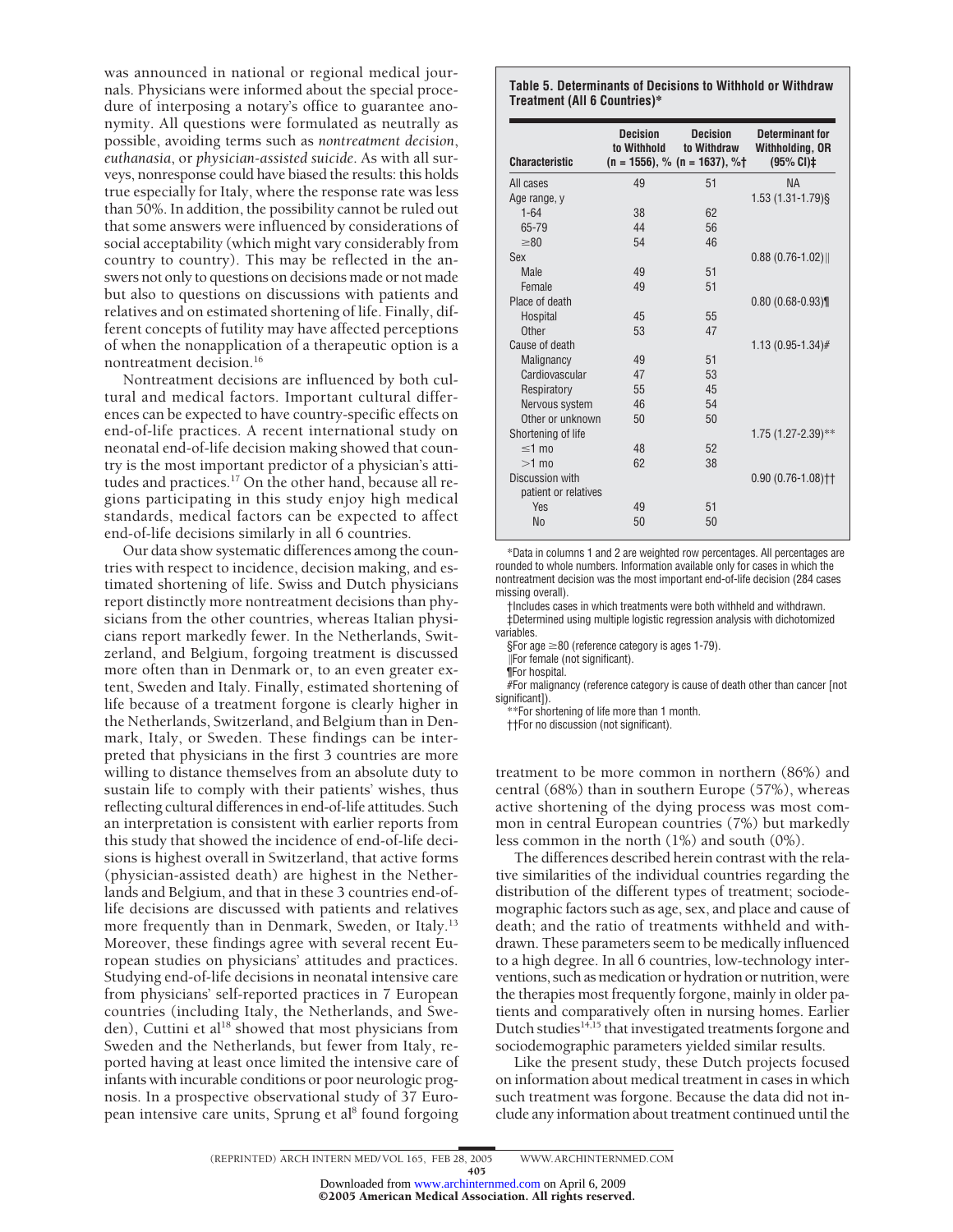Belgium: Luc Deliens, PhD, Vrije Universiteit Brussel, Brussels; Julie van Geluwe, MA, and Freddy Mortier, PhD, Ghent University, Ghent. Denmark: Annemarie Dencker, MA, and Anna Paldam Folker, MA, University of Copenhagen, Copenhagen. Italy: Riccardo Cecioni, MD, and Eugenio Paci, MD, Center for Study and Prevention of Cancer, Florence; Lorenzo Simonato, MD, University of Padua, Padua; Silvia Franchini, MD, Local Health Authority, Trento; Alba Carola Finarelli, MD, Regional Department of Health, Bologna. The Netherlands: Paul J. van der Maas, MD, PhD, Erasmus MC, University Medical Center Rotterdam, Department of Public Health, Rotterdam; Gerrit van der Wal, MD, PhD, and Bregje Onwuteaka-Philipsen, PhD, Vrije University Medical Center, Amsterdam. Sweden: Rurik Löfmark, MD, PhD, Karolinska Institute, Stockholm. Switzerland: Susanne Fischer, MA, and Ueli Zellweger, MA, University of Zurich, Zurich.

end of life, no relative withdrawal percentages could be calculated for all patients who received a particular treatment. These percentages would clearly be higher for interventions that are considered less often (eg, dialysis).<sup>1,2</sup>

Despite differences among individual countries, little overall effect on the estimated shortening of life resulted from forgoing low-technology interventions. In other words, with respect to prolonging life, many physicians seem to consider such interventions almost futile, which could explain the comparatively low rate of discussion with patients and/or relatives. A few authors have stated that health care professionals may or should forgo futile measures without informing the patient, although a growing majority agree that the patient should at least be informed even if not involved in joint decision making.<sup>16,19</sup>

High-technology treatments, such as respiration therapy, oncotherapy, surgical interventions, and dialysis, are associated with a greater burden of treatment for patients. When dialysis, oncotherapy, and surgical interventions were forgone in our study patients, a substantial decrease in survival time often resulted, and this could explain why precisely these treatments were more often discussed with patients and relatives. Dispensing with treatment that has substantial effects on expected survival time clearly needs the patient's explicit consent.

In many cases, forgoing one particular treatment does not mean that death is either imminent or inevitable, resulting in a stepwise retreat.<sup>1,9</sup> The estimated shortening of life can then be difficult to attribute to a single category. Our analysis was therefore restricted to cases in which death occurred after forgoing a single treatment (ie, when in retrospect death was judged to be the possible or inevitable consequence of forgoing one specific treatment). These results show a remarkable correlation with the mean ranks for forgoing specific interventions in hospitalized patients, as reported by Faber-Langendoen. $<sup>1</sup>$  In that study, surgery and dialysis were</sup> among treatments forgone early, whereas intravenous fluids, medication, nutrition, and mechanical ventilation were forgone later (there was no separate oncotherapy category). That the estimated shortening of life was lower, not higher, when more than 1 treatment was forgone is a further indication that stepwise retreats may also have played an important role in our study population.

Research that directly compares withholding and withdrawing of treatment is scarce. In a study of hospitalized patients who developed renal failure, physicians preferred not to start potentially life-sustaining treatment in older patients rather than stopping it later.<sup>2</sup> Possible reasons may be that physicians do not want to encumber elderly patients with the associated extra burden of treatment or the patients themselves do not wish for this. Furthermore, increasing comorbidity with age may mean that an intervention is seen from the start as less favorable than in younger patients. It has nevertheless been shown that even after adjustment for prognosis and patients' care preferences, seriously ill older patients are treated less aggressively than younger patients.<sup>20</sup> The accumulation of treatment forgone outside the hospital found in our study may be due to certain therapies being available only in hospitals. Withholding treatment may be chosen to allow patients to remain in their customary surroundings. The association of marked life-shortening effects and withholding treatment may to some extent be a result of a stepwise retreat, in which withholding is typically decided on early but withdrawal only somewhat later.<sup>1</sup>

The work presented herein is one part of a series of studies that are improving our knowledge of medical nontreatment decisions by quantifying medical case records and questioning physicians. Further research should place greater emphasis on the patient's viewpoint and consider subjective parameters such as quality of life.<sup>21</sup> In this context, Battin<sup>22</sup> showed more than 20 years ago that many patients' belief that treatment refusal leads to a "natural" and dignified (rather than medically prolonged) death can in fact be a misconception. It is still an open question whether the relationship between old age and less aggressive treatment is better explained by the withholding of life-prolonging treatment from older patients or excessive provision of nearly ineffective treatment to younger patients.<sup>20</sup> An important future task must therefore be to obtain evidence of the circumstances in which nontreatment decisions help the patient achieve the peaceful death that is considered an explicit goal of modern medicine.<sup>23</sup>

#### **Accepted for Publication:** October 4, 2004.

**Author Affiliations:** Institute of Legal Medicine, University of Zurich, Zurich, Switzerland (Dr Bosshard); Department of Medical Ethics, Lund University, Lund, Sweden (Dr Nilstun); Department of Medical Sociology and Health Sciences, Vrije Universiteit Brussel, Brussels, Belgium (Mr Bilsen); Department of Medical Philosophy and Clinical Theory, University of Copenhagen, Copenhagen, Denmark (Dr Norup); Center for Study and Prevention of Cancer, Florence, Italy (Dr Miccinesi); Julius